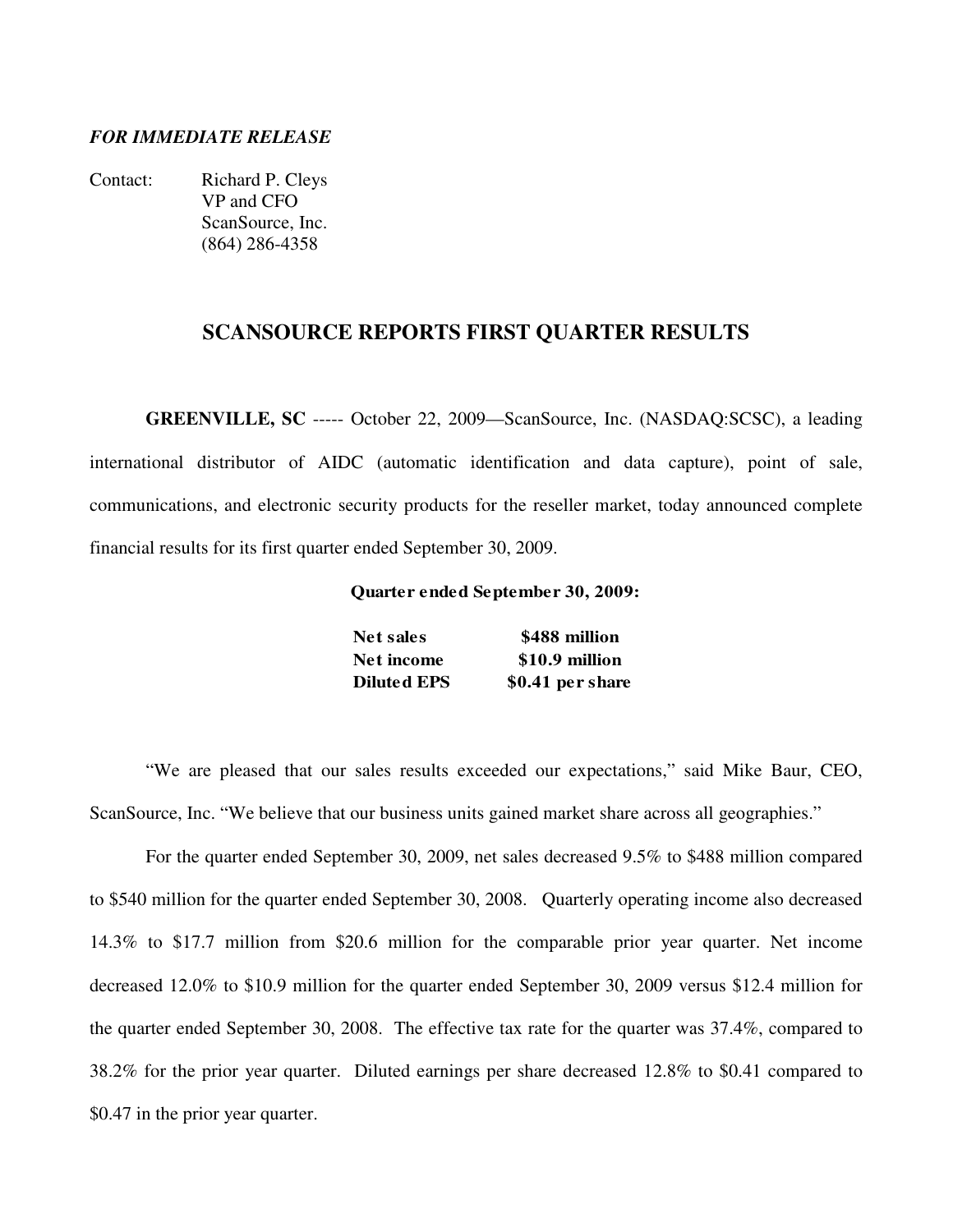#### **ScanSource Reports First Quarter Results**

#### **Forecast for Next Quarter**

 The Company announced its revenue forecast for the second quarter of fiscal 2010. ScanSource expects net revenues for the December 2009 quarter could range from \$475 million to \$495 million.

#### **Safe Harbor Statement**

 This press release contains comments that are "forward looking" statements that involve risks and uncertainties; these statements are subject to the safe harbor created by the Private Securities Litigation Reform Act of 1995. Any number of important factors could cause actual results to differ materially from anticipated results, including, but not limited to macroeconomic circumstances that could impact our business, such as currency fluctuations, continued adverse capital and credit market conditions and a prolonged economic downturn. For more information concerning factors that could cause actual results to differ from anticipated results, see the Company's annual report on Form 10-K for the year ended June 30, 2009 filed with the Securities and Exchange Commission.

#### **About ScanSource, Inc.**

 ScanSource, Inc. (NASDAQ:SCSC) is a leading international distributor of specialty technology products, consisting of seven sales units in North America, Latin America and Europe. ScanSource POS and Barcoding in North America, Latin America and Europe delivers AIDC and POS solutions; Catalyst Telecom in the U.S. and ScanSource Communications in North America and Europe, provide voice, video and converged communications equipment; and ScanSource Security in North America offers physical security solutions. Founded in 1992, the company ranks #854 on the Fortune 1000. For more information, call the toll-free sales telephone number at 800.944.2432 or visit www.scansourceinc.com.

2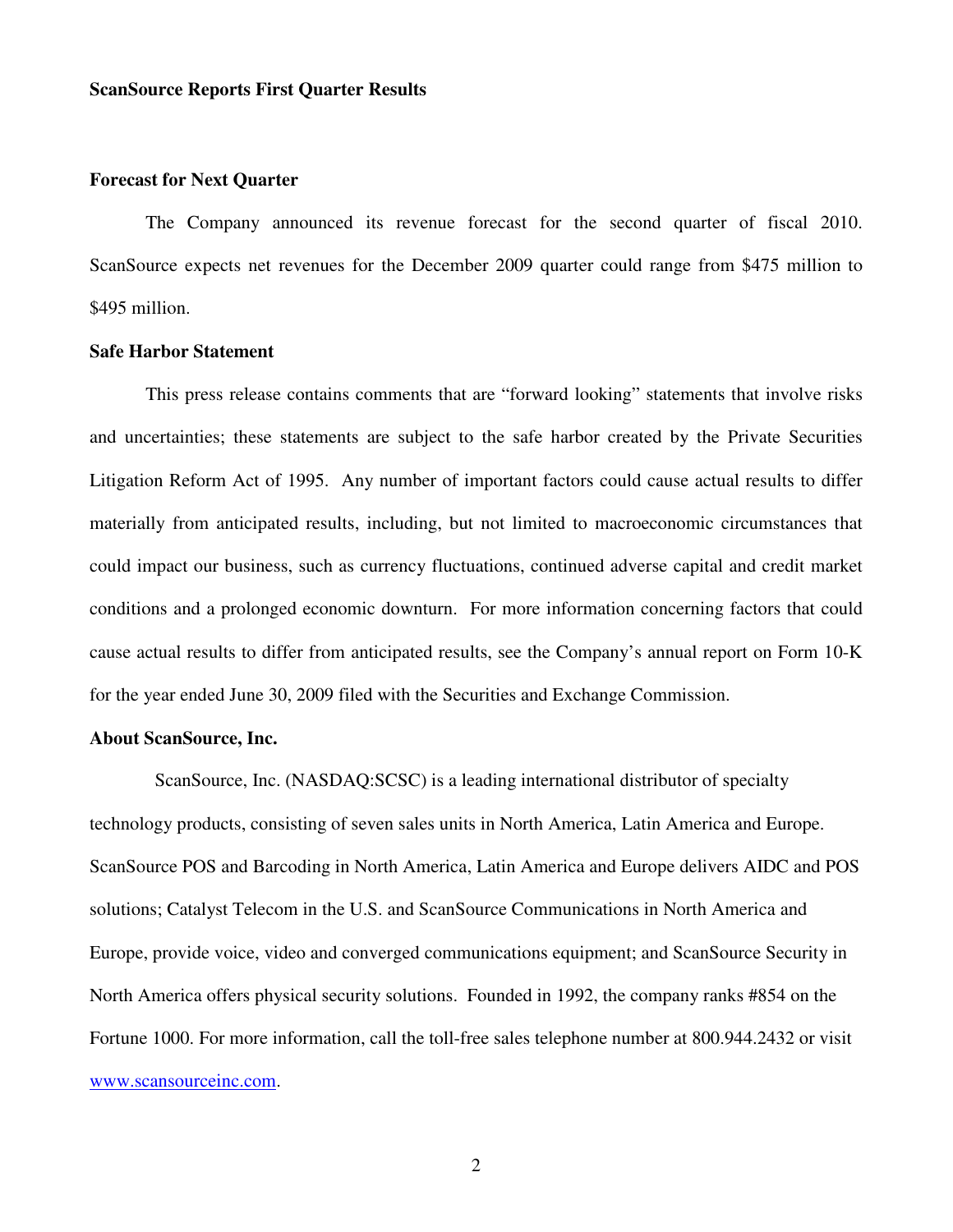# **ScanSource Reports First Quarter Results**

### **Scan***Source* **, Inc. and Subsidiaries Condensed Consolidated Balance Sheets (Unaudited) (in thousands)**

|                                                        | September 30,<br>2009 |         | <b>June 30,</b><br>2009* |         |
|--------------------------------------------------------|-----------------------|---------|--------------------------|---------|
| Assets                                                 |                       |         |                          |         |
| Current assets:                                        |                       |         |                          |         |
| Cash and cash equivalents                              | \$                    | 87,825  | \$                       | 127,664 |
| Trade & notes receivable                               |                       | 316,509 |                          | 291,037 |
| Other receivables                                      |                       | 6,461   |                          | 7,676   |
| Inventories                                            |                       | 269,695 |                          | 216,829 |
| Prepaid expenses and other assets                      |                       | 5,655   |                          | 10,356  |
| Deferred income taxes                                  |                       | 8,758   |                          | 8,735   |
| Total current assets                                   |                       | 694,903 |                          | 662,297 |
| Property and equipment, net                            |                       | 20,191  |                          | 21,035  |
| Goodwill                                               |                       | 33,737  |                          | 34,087  |
| Other assets, including identifiable intangible assets |                       | 32,356  |                          | 31,212  |
| Total assets                                           | \$                    | 781,187 | \$                       | 748,631 |
| <b>Liabilities and Shareholders' Equity</b>            |                       |         |                          |         |
| Current liabilities:                                   |                       |         |                          |         |
| Current portion of long-term debt                      | \$                    |         | \$                       |         |
| Trade accounts payable                                 |                       | 250,442 |                          | 228,408 |
| Accrued expenses and other liabilities                 |                       | 25,048  |                          | 30,443  |
| Income taxes payable                                   |                       | 5,186   |                          | 3,799   |
| Total current liabilities                              |                       | 280,676 |                          | 262,650 |
| Deferred income taxes                                  |                       |         |                          |         |
| Long-term debt                                         |                       | 30,429  |                          | 30,429  |
| Borrowings under revolving credit facility             |                       |         |                          |         |
| Other long-term liabilities                            |                       | 11,516  |                          | 10,106  |
| <b>Total liabilities</b>                               |                       | 322,621 |                          | 303,185 |
| Shareholder's equity:                                  |                       |         |                          |         |
| Common stock                                           |                       | 105,893 |                          | 104,461 |
| Retained earnings                                      |                       | 348,756 |                          | 337,822 |
| Accumulated other comprehensive income                 |                       | 3,917   |                          | 3,163   |
| Total shareholders' equity                             |                       | 458,566 |                          | 445,446 |
| Total liabilities and shareholders' equity             | \$                    | 781,187 | \$                       | 748,631 |

\* Derived from audited financial statements at June 30, 2009.